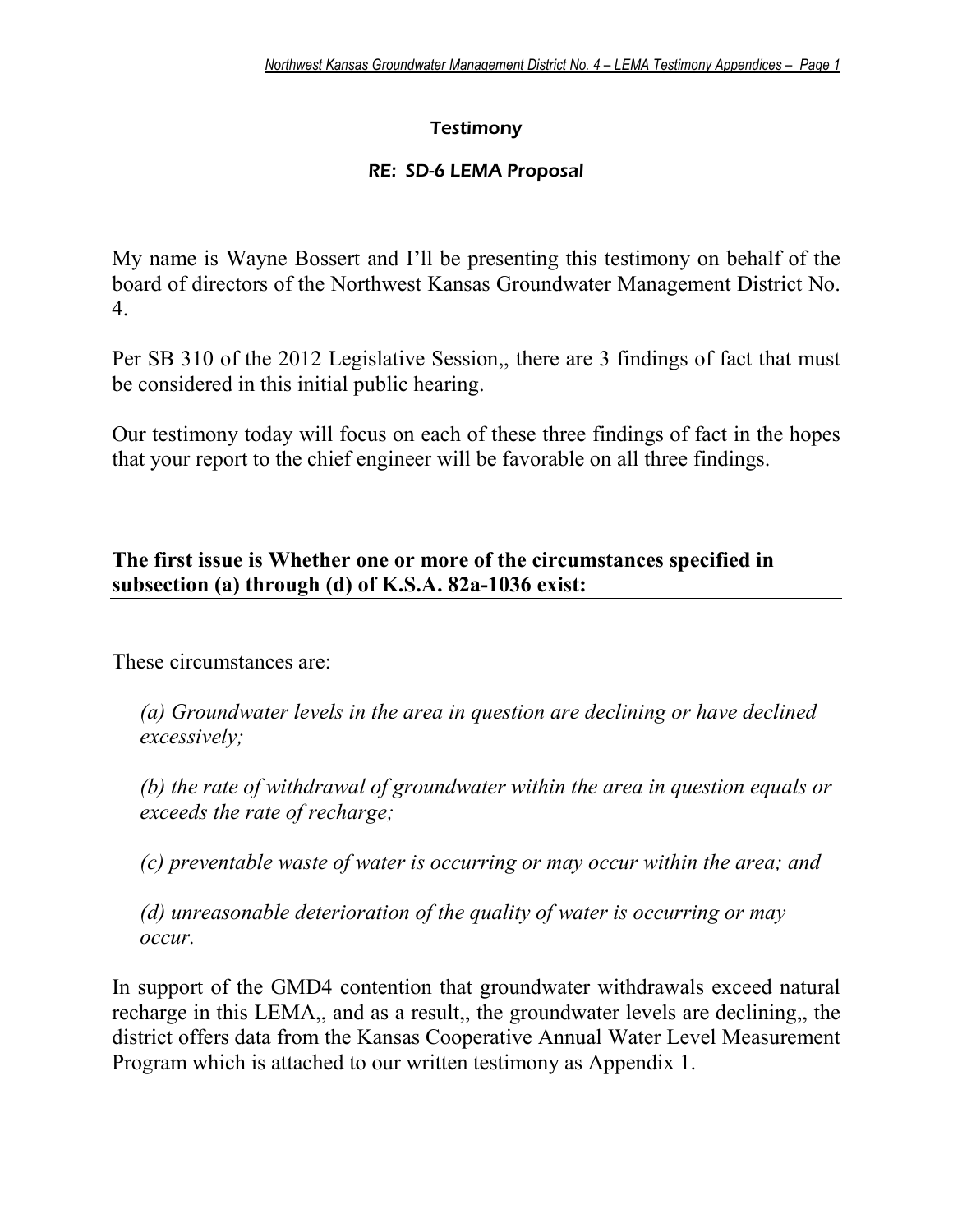The source of this data is from the Kansas Geological Survey Water Information Storage and Retrieval Database.

Of the full data set within GMD 4, there are 8 observation wells located within the SD-6 LEMA that have sufficient annual water level measurements to be useful. They're listed in our written testimony.

The annual water level measurement data for those eight observation wells has been plotted on a graph --- also provided in the written testimony --- which shows that each of these wells has declined over the time frame of the graph --- with several of them showing a 60-70 feet decline.

Only when withdrawals exceed recharge do these kind of negative changes in groundwater levels, and consequently, loss of aquifer storage occur over such a long period of time.



*Graph 1: SD-6 Observation Well Hydrographs – 1965 - 2012* 

Additionally, modeling done by the GMD confirms the observation well data.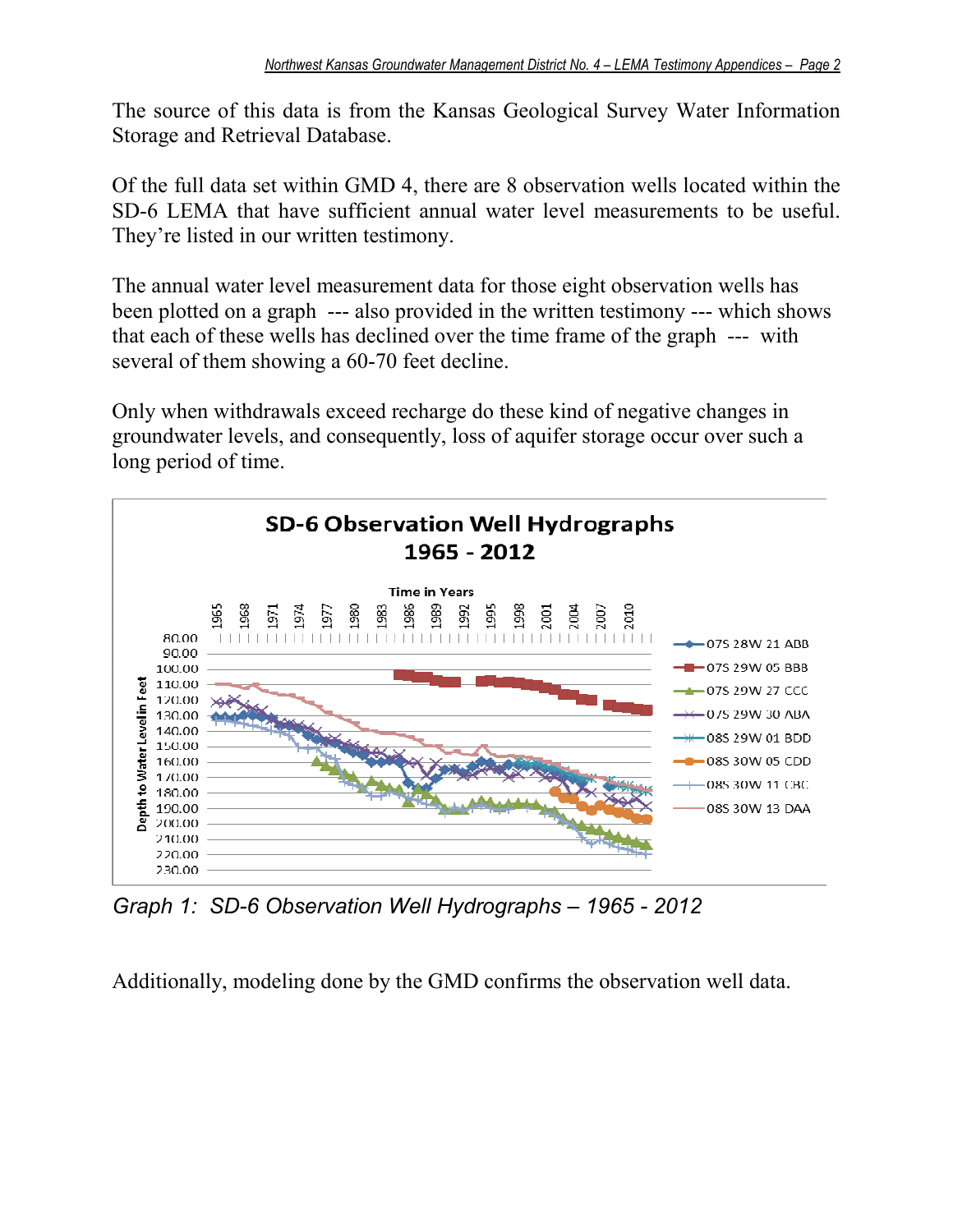In cooperation with state and federal agencies,, the Republican River Compact Administration's Modflow computer model was updated and newly calibrated for NW Kansas GMD 4 by S.S. Papadopulos & Associates.<sup>1</sup>

This new version of the Compact Administration's model --- called the Northwest Kansas Model --- was designed to look at future trends of any or all six of the GMD 4 HPA's.

Each HPA's pumpage since 1948 was run in the model and calibrated to the known water level data.

Our Graph 2 --- provided in the written testimony --- shows a clear declining trend starting around 1970 and continuing thereafter for the SD-6 LEMA.



*scenario* 

<sup>&</sup>lt;u>.</u> 1 See Northwest Kansas Model Report attached as Appendix 7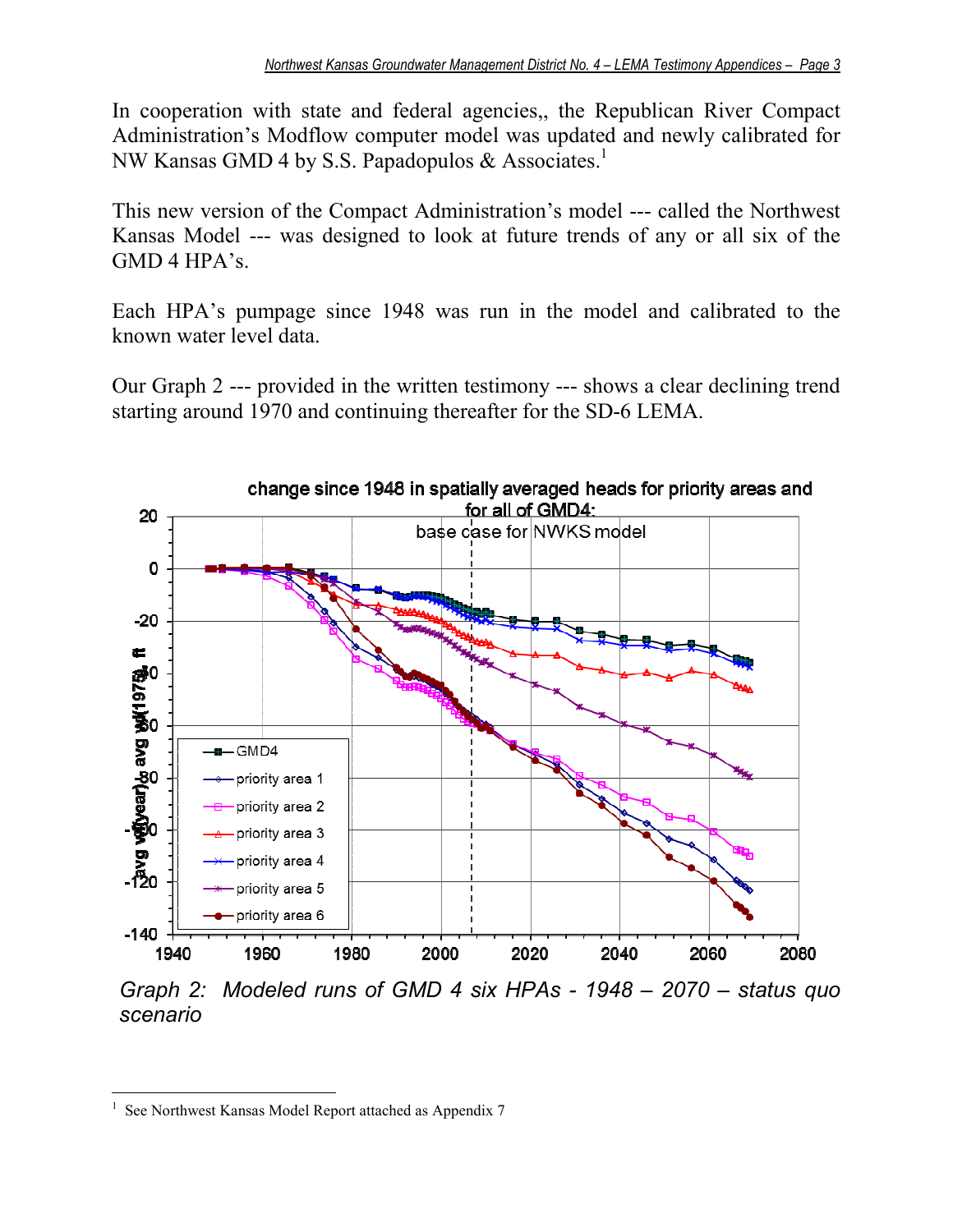Between the Kansas Cooperative Annual Water Level Monitoring Network data,, and the hydrologic modeling done for this area with the Northwest Kansas Model,, GMD 4 contends that the water levels are declining in the SD-6 LEMA due to cumulative withdrawals exceeding annual recharge.

## **The second issue is whether the public interest of K.S.A. 82a-1020 requires one or more corrective control provisions:**

K.S.A. 82a-1020 is the Legislative declaration relative to establishing groundwater management districts in Kansas. It declares that in the **public interest** it is necessary and advisable to permit the establishment of GMDs which allow local water users to determine their own destiny with respect to the use of groundwater - - insofar as that destiny does not conflict with the basic laws and policies of the state.

So long as the LEMA process comes from the local water users, and whatever corrective control provisions are requested out of that process are consistent with state law, then GMD 4 contends that the public interest of K.S.A. 82a-1020 has been satisfied.

The LEMA process in SD-6 took 11 public meetings and two subcommittee work sessions – all held in Hoxie -- between November 10, 2008 and May 9, 2012. These meetings and discussions were facilitated by GMD 4, but the ideas contained in the LEMA proposal, including the corrective control provisions, were those of the local land and water right owners.

Appendix 4 of our written testimony includes the meeting discussion notes and meeting attendance sheets for all the meetings that were kept. While not a complete record of everything discussed, enough of a record exists to clearly demonstrate a significant public involvement process that resulted in the locally developed and locally requested plan the chief engineer is hearing today.

A reading of these meeting notes will show that The Northwest Kansas Model information was made available to the SD-6 stakeholders very early in their discussions upon their request. That information provided evidence to them that the public interest would be served by adoption and implementation of any corrective control provisions that would reduce water use,, and thus extend the life of the regional aquifer.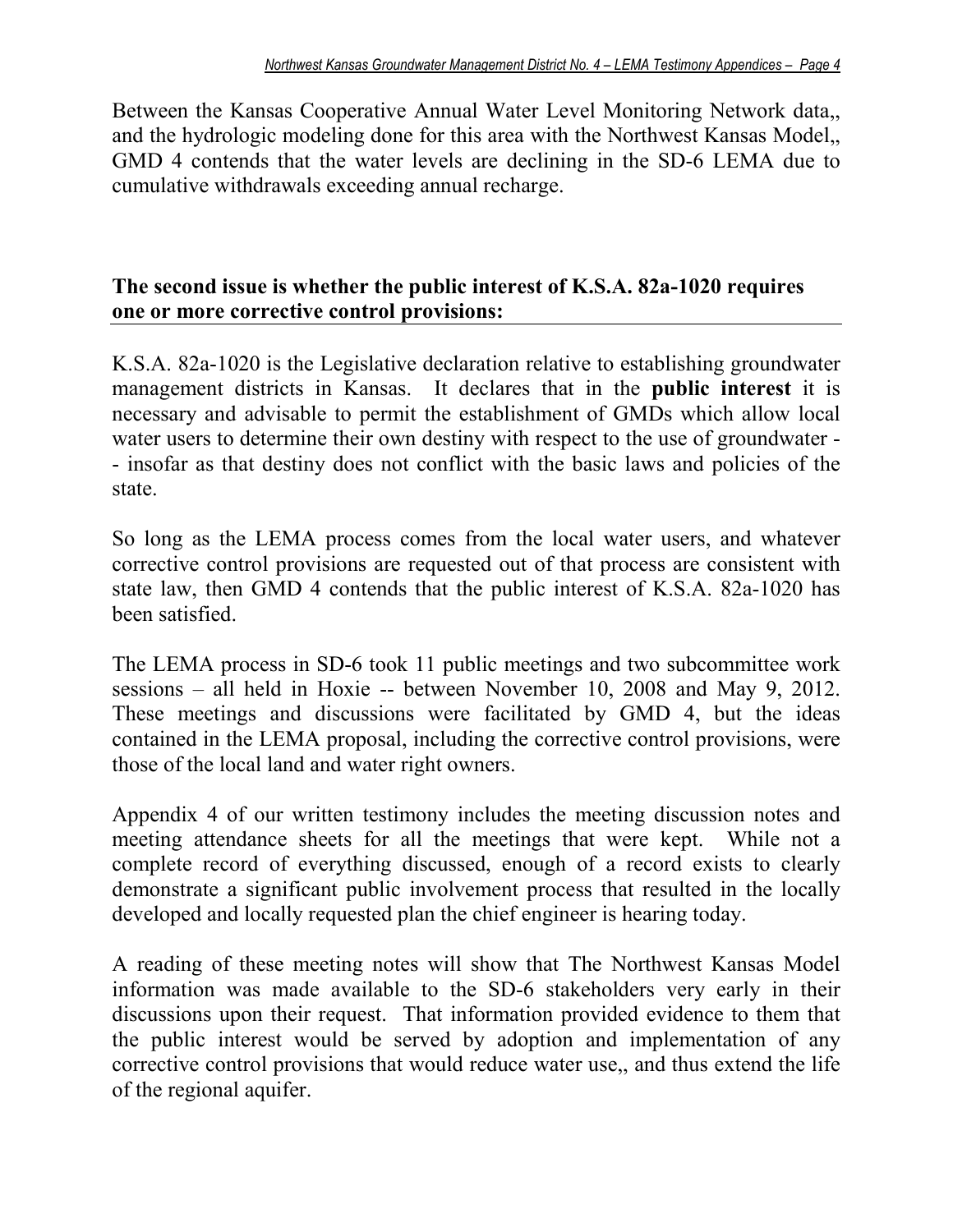The model results from reducing pumpage by selected percentages between 0% and 50% in the SD-6 HPA has been included in our written testimony as Graph 3, and projects a slowing of the decline rate with every reduction scenario run.



Graph 3: SD-6 Model runs of water use reduction alternatives – 2005 - 2070

This information was also important in their understanding that some set of corrective control provisions were needed to address the decline problem,, and that whatever corrective control provisions they chose to slow the decline rate would therefore be in their own public interest.

A web page was created to keep the process available to the public and was updated regularly by GMD 4 staff. The process was also covered in no fewer than 37 articles published in 30 editions of the district newsletter between March, 2002 and September,  $2012^2$ .

In summarizing this section of our testimony, it's the contention of GMD 4 that:

<sup>&</sup>lt;u>.</u>  $2^2$  See Appendix 5 for full listing of cited newsletters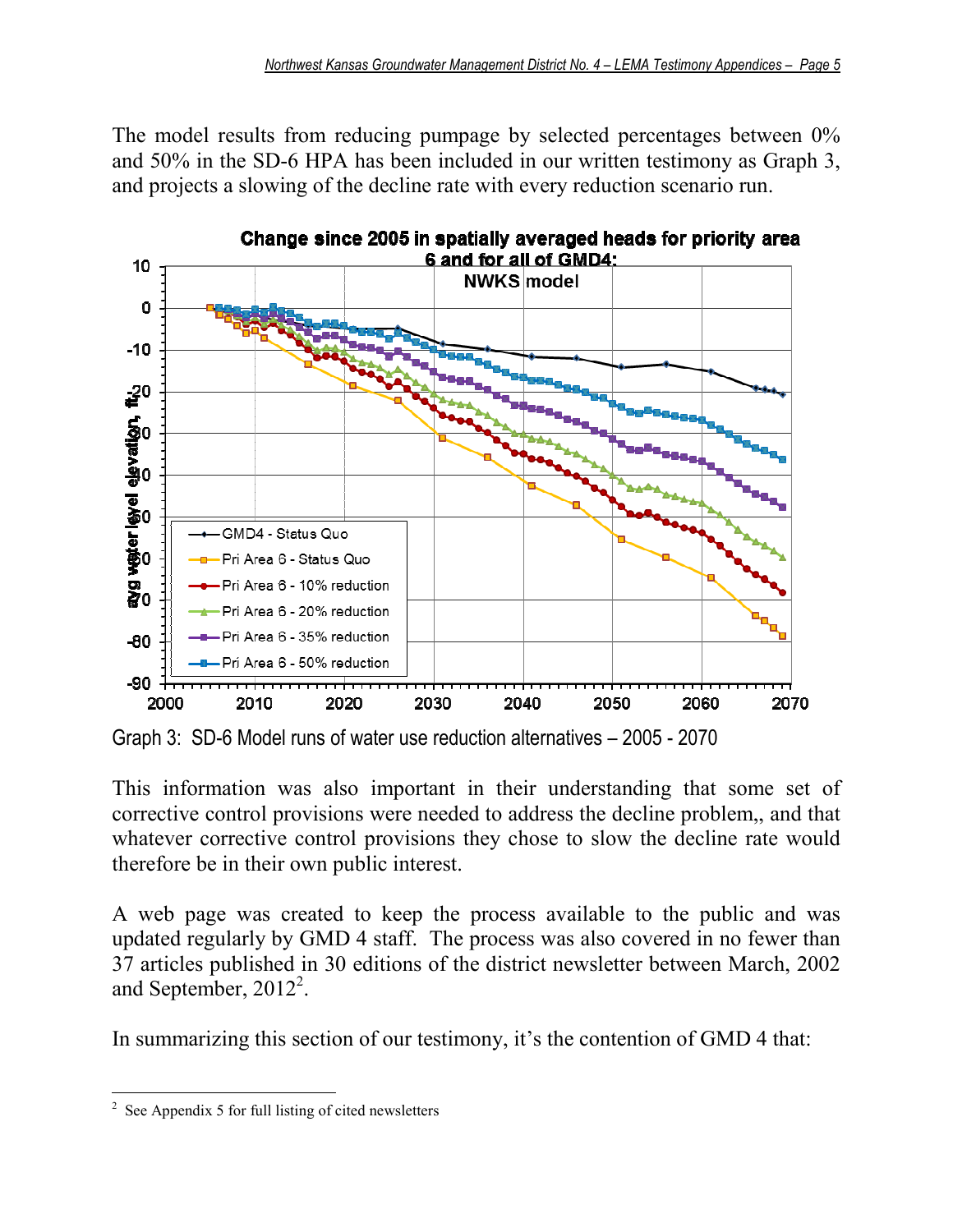- 1) Every invested person was made aware of the process and invited to participate;
- 2) Ample time was provided to publicly discuss every issue brought up;

3) GMD staff appropriately facilitated the meetings and discussion resulting in a LEMA proposal that has been locally crafted and adopted by the affected stakeholders; and that

4) The public interest as envisioned in K.S.A. 82a-1020 will be served by adoption of the locally derived corrective control provisions included in the LEMA proposal being heard today.

# **The final issue is whether the geographic boundaries are reasonable.**

# **First to be considered in this question is the need for, or justification for any boundaries at all.**

The enhanced management effort began in earnest in early 1999 when the Kansas Legislature passed New Section 15., House Substitute for SB 287 which directed the Kansas Water Authority (KWA) to study and make recommendations on five issues – including: the study of "..aquifer resources, recharge rates,…and the longterm prospects related to any necessary transition to dryland farming in areas of the state to maintain sustainable yield and minimum streamflow levels." This bill eventually became K.S.A. 74-2623.

Under this law, the KWA on January 8, 2001 submitted to the Governor and the Legislature two reports – an Executive Summary and a set of Summary Papers regarding the directives of House Substitute for SB 287. Summary Paper No. 3 (dealing with Aquifer Resources) contains the following recommendations:

*"*The *hydrogeologic characteristics of the aquifer provide a natural basis for classifying the aquifer into management subunits based on their potential use. In order to preserve the greatest possible social and economic benefits of the ground water resource and to minimize the negative effects of competition for a diminishing resource, the natural aquifer subunits must be evaluated in the*  light of the trends and changes in the resource over the past three to four *decades of intensive ground water development. This combined approach provides bases for identifying and prioritizing aquifer subunits where specific*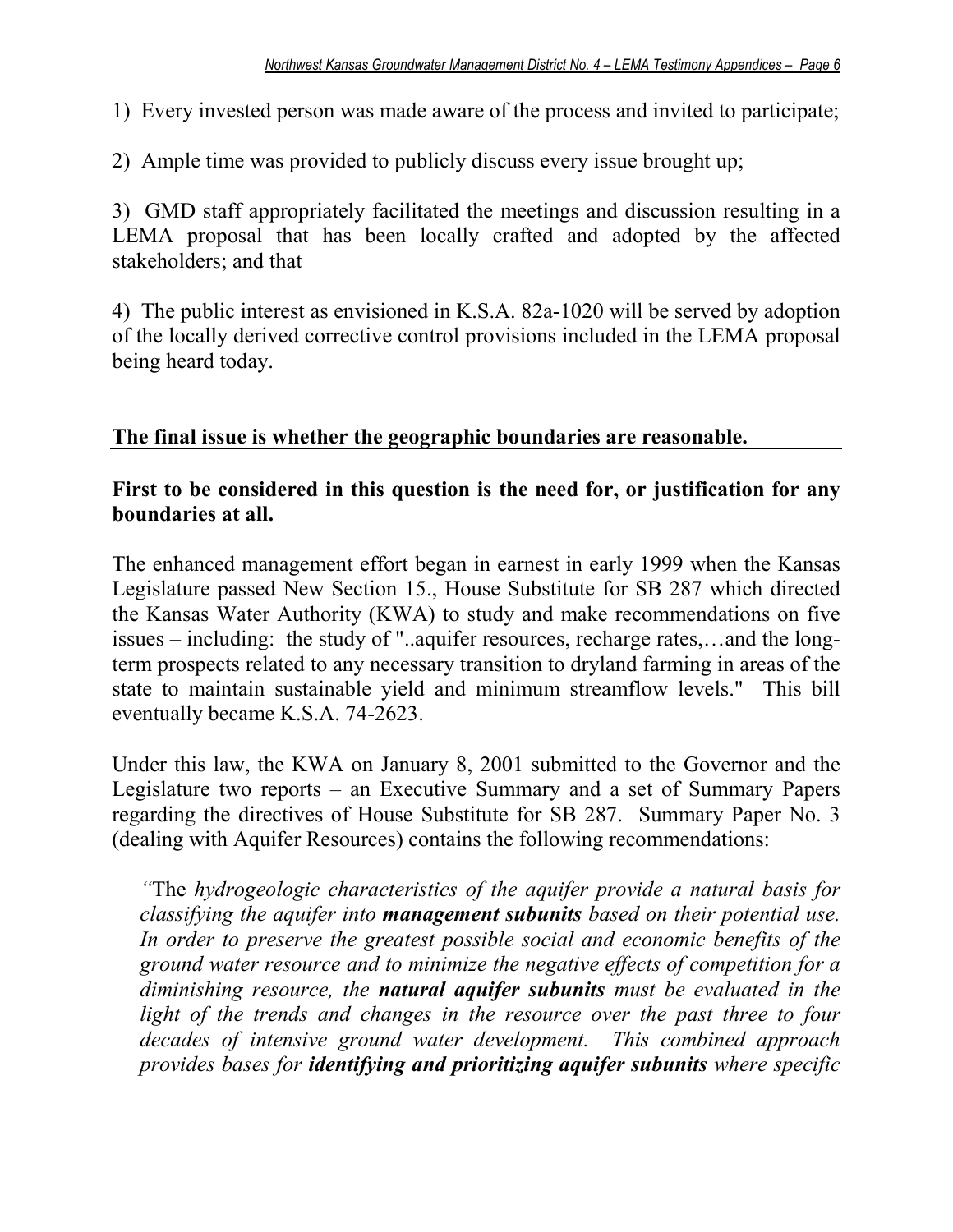*management activities are most needed in order to preserve a sustainable reserve of water to support the basic social structure of the region."* 

On April 12, 2001 the KWA/KWO appointed two special committees - the Management Advisory Committee (MAC) and the Technical Advisory Committee (TAC) – to develop a grass-roots approach to enhanced management in the western Kansas groundwater areas. The MAC and TAC met 7 times that year and produced their report on October  $16$ ,  $2001^3$  -- making the following recommendations:

- *Delineate the Ogallala Aquifer into aquifer subunits to allow management decisions in areas of similar aquifer characteristics.*
- *The Groundwater Management Districts and Division of Water Resources should identify each aquifer subunit in decline or suspected decline and establish water-use goals to extend and conserve the life of the Ogallala Aquifer. And*
- *Identify aquifer subunit priorities to extend the life of the aquifer and sustain the vitality of western Kansas.*

This report produced the new "marching orders" for enhanced management in Kansas,, and GMD 4 began implementing these ideals.

The district developed a 7-task approach to enhanced management which they included into their Revised Management Program – first in 2006, and in every management program since. The overview for this new section states:

**"**In general accordance with the Kansas State Water Plan, the district will identify **aquifer sub-units** of similar hydrology, prioritize these sub-units, and develop an enhanced management program for the high-priority sub-units identified. **The goal will be to slow the groundwater table decline rate in all high-priority aquifer sub-units identified and to extend the economic life of the local groundwater resources."** 

It's clear that the state's direction from the outset has been one of local sub-unit management,, and that the GMD 4 approach has been focused on identifying aquifer sub-units for enhanced management in complete consistency with the state plan and our own management program.

<sup>&</sup>lt;u>.</u> <sup>3</sup> Final MAC Report attached at Appendix 2.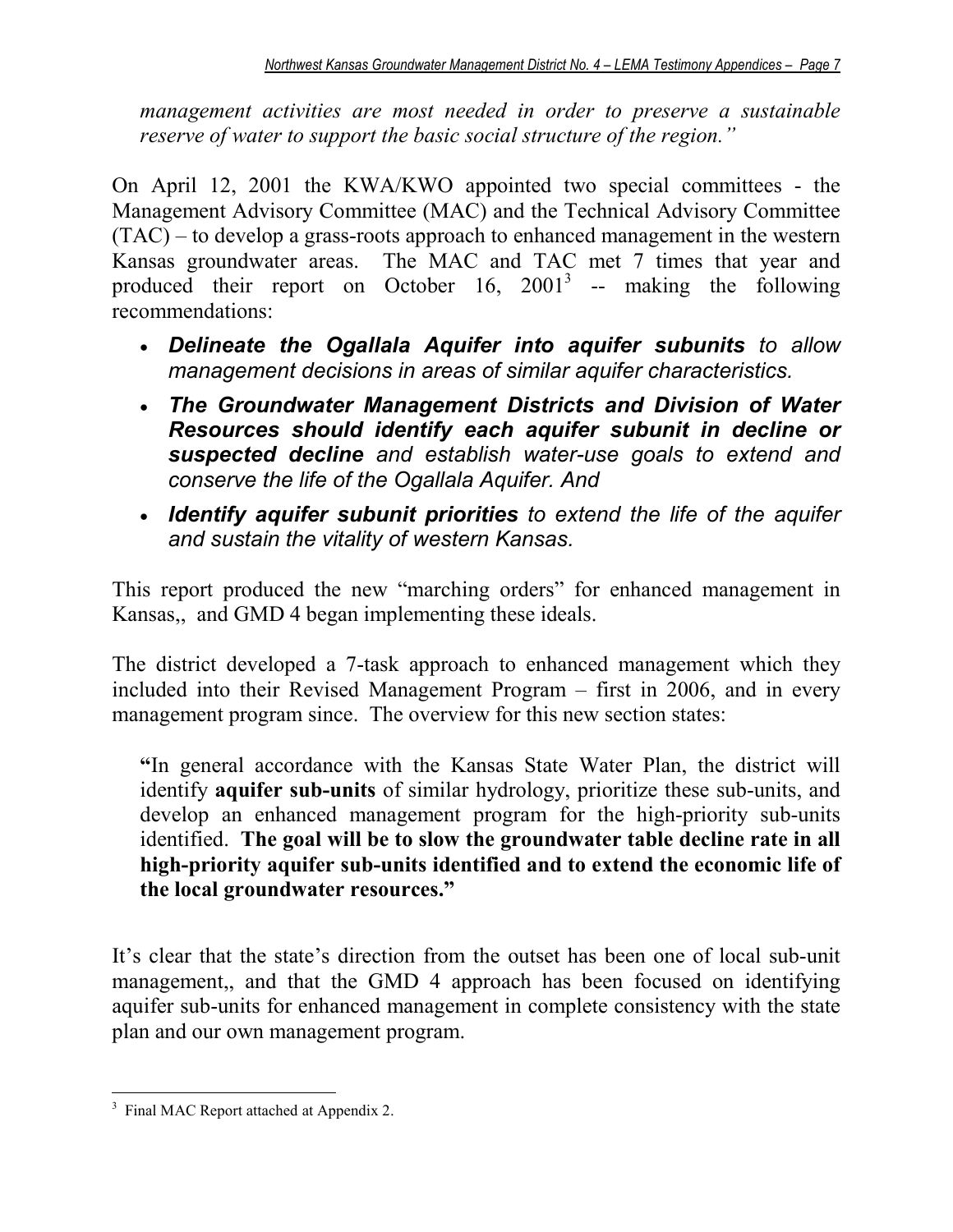## **The other issue to be considered in the reasonableness of the boundaries is: Was a reasonable process used to establish the boundaries?**

The GMD 4 board initially started out looking at a suite of approaches to determine the HPA boundary areas. Most of the work eventually gravitated to identifying areas that were showing unreasonable groundwater declines. The question was: How best to identify these areas?

The board's decision was to identify areas of excessive decline by using the observation well network data – known water table data. As such, the root of virtually all data used in establishing the GMD 4 HPAs is the Kansas Cooperative Annual Water Level Measurement Program data -- which has already been explained.

Recognizing that the district was highly variable in saturated thickness, water table elevations, depth to bedrock, rainfall, natural recharge, and every other metric that might be used as a benchmark, they decided the best trigger would be a percentage of change in saturated thickness over a defined time frame that represented a recent, "normal" climate period.

The normal climate period chosen was 1996 through 2002 – the most recent,, 6 year period,, that included 2 drier years, 2 normal years and 2 wetter years of rainfall.

The next decision was how best to use the annual water level measurements  $-$  a data for GMD 4 that included approximately 275 wells to characterize the entire 3.11 million acre district area.

The GMD 4 board decided – along with the collaboration and suggestion of KGS - - that section-level data (as opposed to the more limited point data) would represent the best blend of data volume and data accuracy. This would allow the board to consider HPAs down to the section if they created triggers that turned every section either "on" or "off".

The KGS section-level data base is a unique, geospatial data point for the center of each Public Land Survey System Section – starting with its latitude and longitude coordinates. To these data points, any number of additional data attributes can be attached - thus creating a multi-layered data base.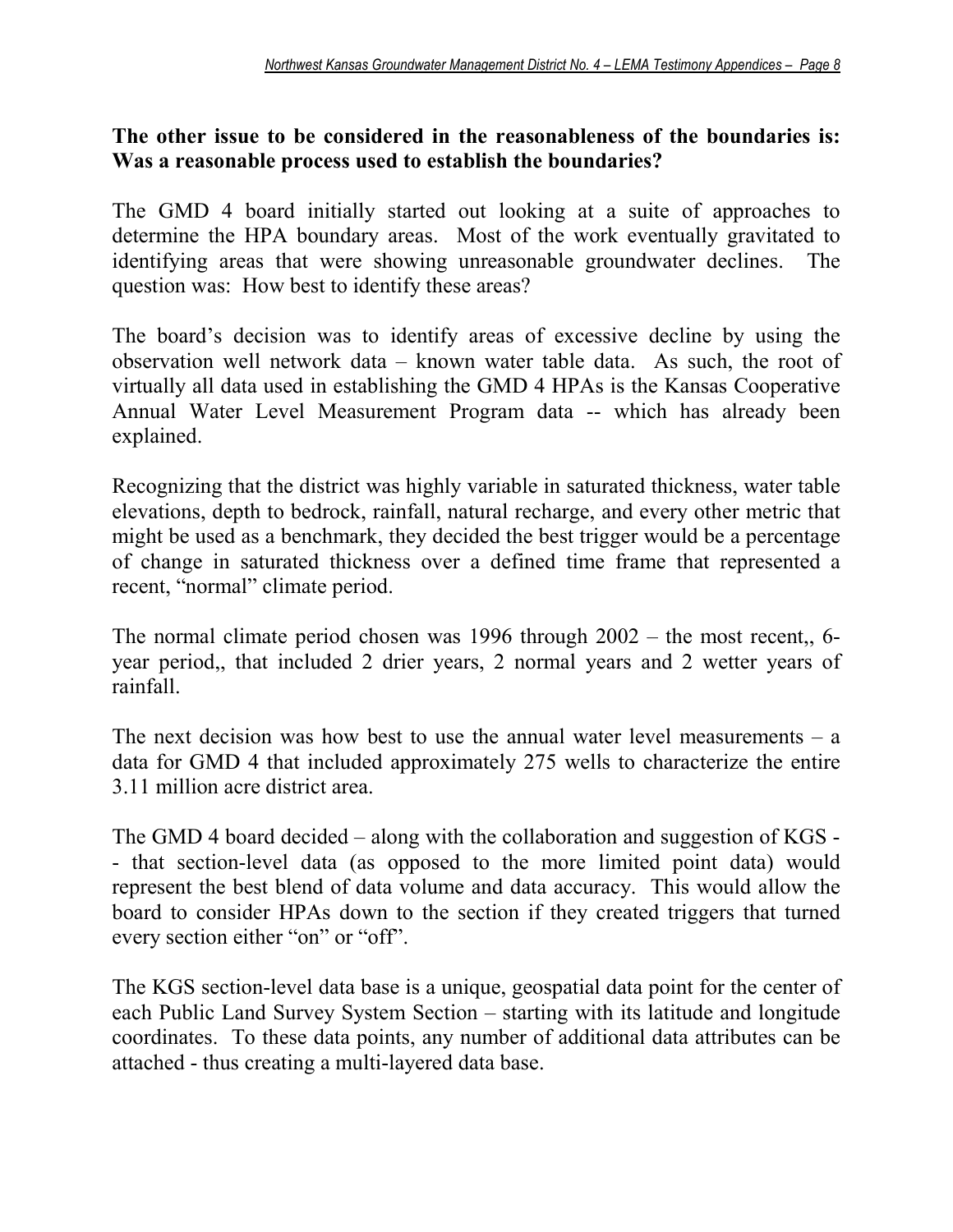The GMD 4 board asked KGS to generate 4 additional section-level data layers that would apply to the district's enhanced management process. They were:

- 1996 water table elevations;
- 2002 water table elevations;
- 1996 through 2002 change in water levels in feet; and
- 1996 through 2002 change in water levels in percent.

In the generation of the water table elevation data sets,, KGS suggested,, and the GMD 4 board agreed,, that 3-year averaging for each annual water table elevation value be used. For example, the section level attribute for the 2002 water level elevation would be the average of the 2001, 2002 and 2003 water level elevation values.

This convention provides additional annual data points where a single year's measurement may be missing,, and also tends to smooth out the data in cases where a few measurements might show an unusual deviation from the previous or subsequent value.

To create the 4 requested section-level data sets from the known point values,, KGS applied a TIN (Triangulated Irregular Network) process -- which assigns the most likely value to the center of each section based on the 3 nearest, known data points.

A map of the TIN triangles used for the GMD 4 process has been included in the written testimony.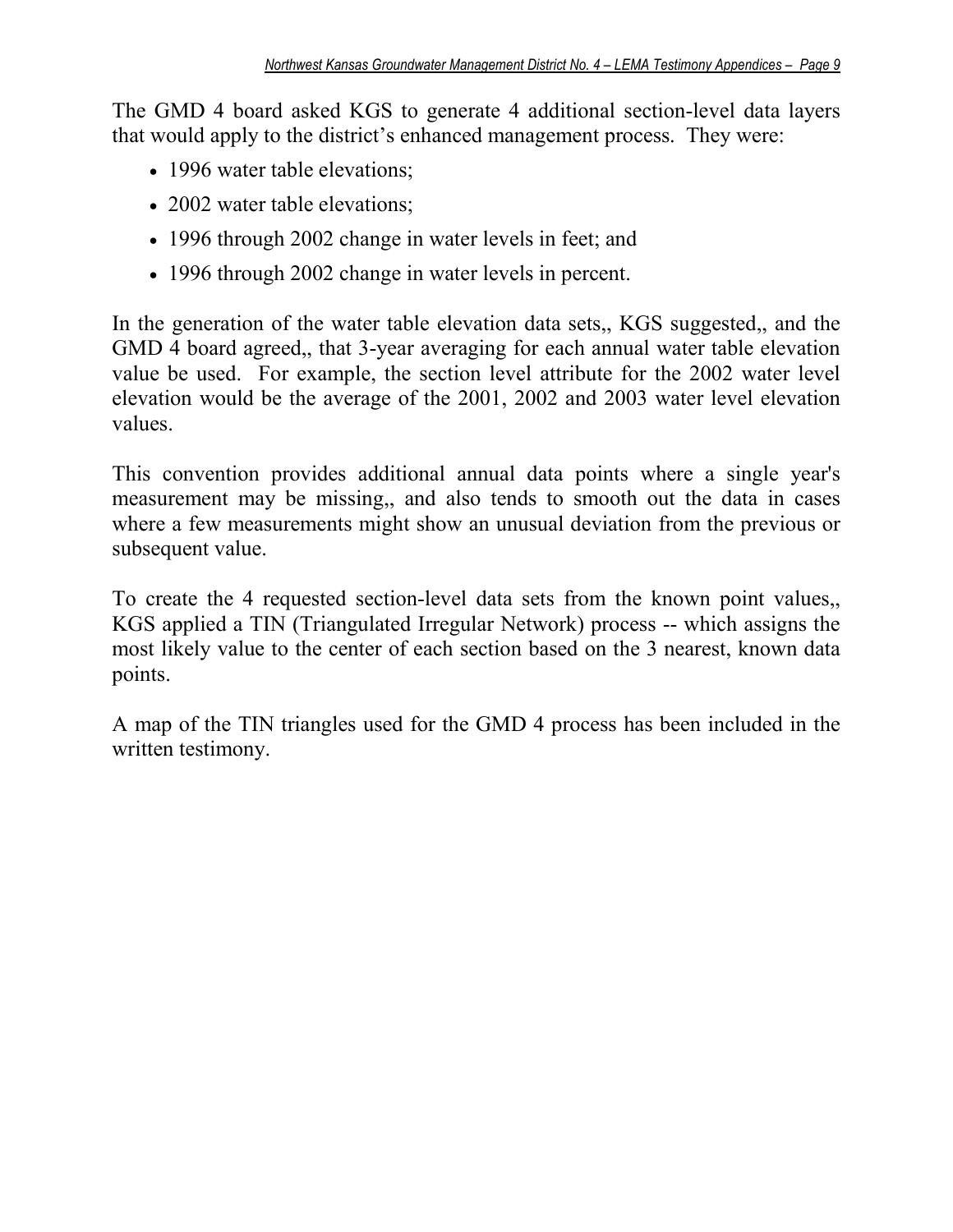

# **TIN Coverage for Observation Wells**

As stated earlier, this process provides many more data points and values than by using exclusively the known point data. For example, the approximate 275 known data points for annual water level measurements in GMD 4 become 4,815 data values when the TIN process completes its assignments.

The original section-level data set used by GMD 4 in 2003 has been attached to our written testimony as Appendix 6.

While both the TINing process and the 3-year averaging decision provide more data points, there is some level of reduced accuracy per data point. It was the feeling of the board,, with agreement from KGS,, that the additional data points would improve the process more than the loss of data accuracy would detract from it,, and perhaps even more importantly,, that the accuracy provided by these decisions would be statistically sufficient to reasonably establish priority areas.

At this point the board felt that another trigger was needed help identify areas that had a potential to experience declining conditions. They decided that in addition to the percentage decline rate, any area that had reported annual water use above a trigger value should also be included.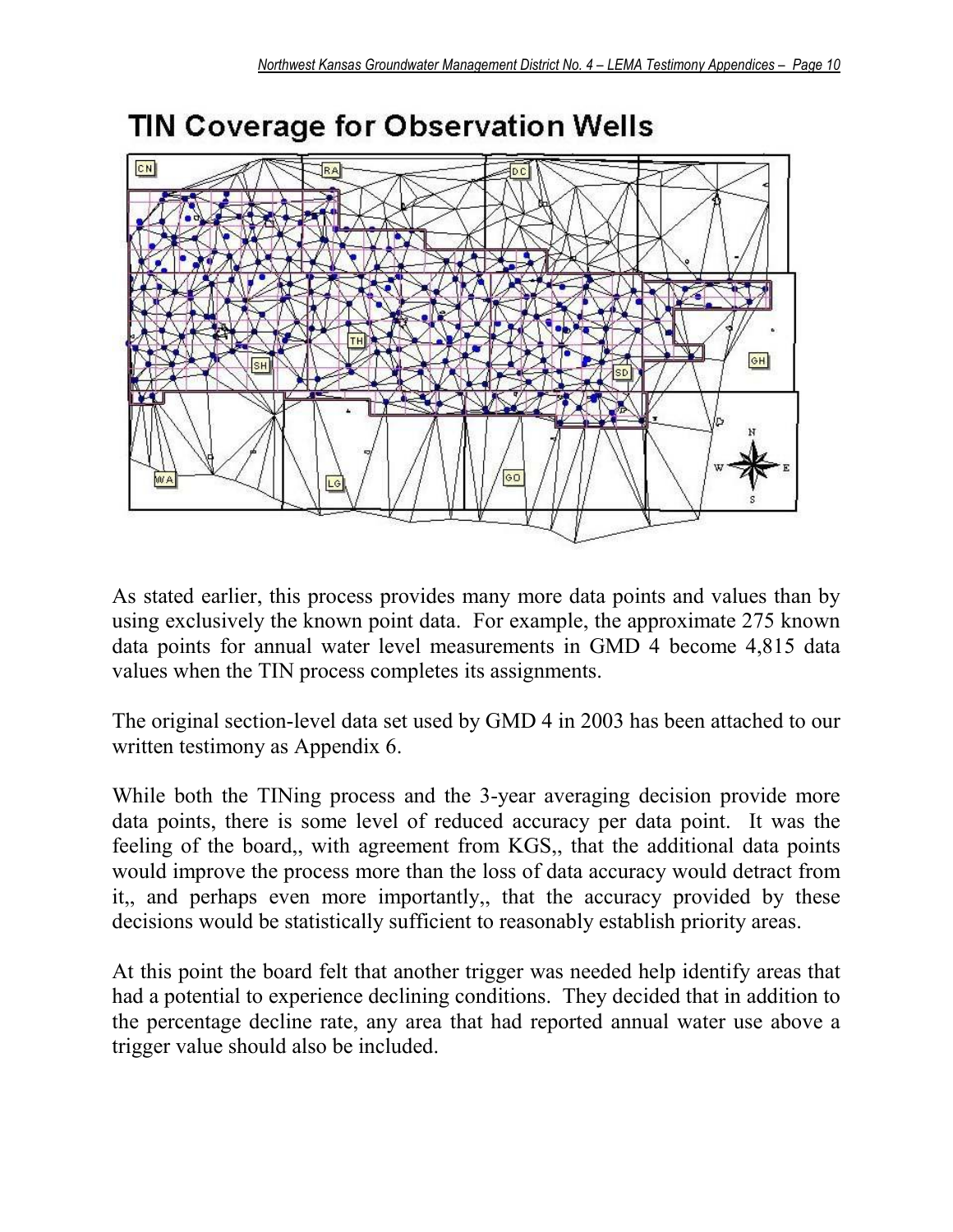Again with the help of KGS, a 2-mile reported water use density value was assigned to the center of every section in the district. For these values, a grid was placed over the district and the average reported water use for every well within 2 miles was summed and then divided by the 2-mile grid area,, yielding an average reported water use quantity per section. The section-level grid is then placed back over the district and section values are determined from the grid-centered values.

The section-level data exists on the Kansas Geological Survey website – the address of which has been provided in our written testimony -- and can be generated and downloaded by anyone with a computer and a web connection.

The next decision was to tie all these elements together so that not only could priority areas be identified, but that high, medium and low priority areas could be decided as well. For this to be accomplished, the specific triggers needed to be set.

The final designation of the GMD 4 HPAs - their specific boundaries - took multiple decisions over four separate board meetings to accomplish -- as follows:

1) July 13, 2006 when it was decided to use the 1996 – 2002 time frame for declines and reported water use density, and setting the HPA triggers at 9% or more decline and 275 AF or more of reported 2-mile water use density. (the 9% trigger was ultimately chosen because it rendered an area sized appropriately to best apply the voluntary program approach recommended by the MAC report);

2) August 10, 2006 when the sections of less than 15 feet of saturated thickness and less than 25 AF of reported water use density were eliminated;

3) December 14, 2006 when the alternative of allowing a locally requested HPA and the decision to make the HPAs any  $\frac{1}{4}$  Township containing two or more triggered sections was made; and

4) March 8, 2007 when the final designation process was completed and the six HPA final boundaries were set.

These four specific board actions are included in the written testimony as Appendix 9.

The end result of this all was that: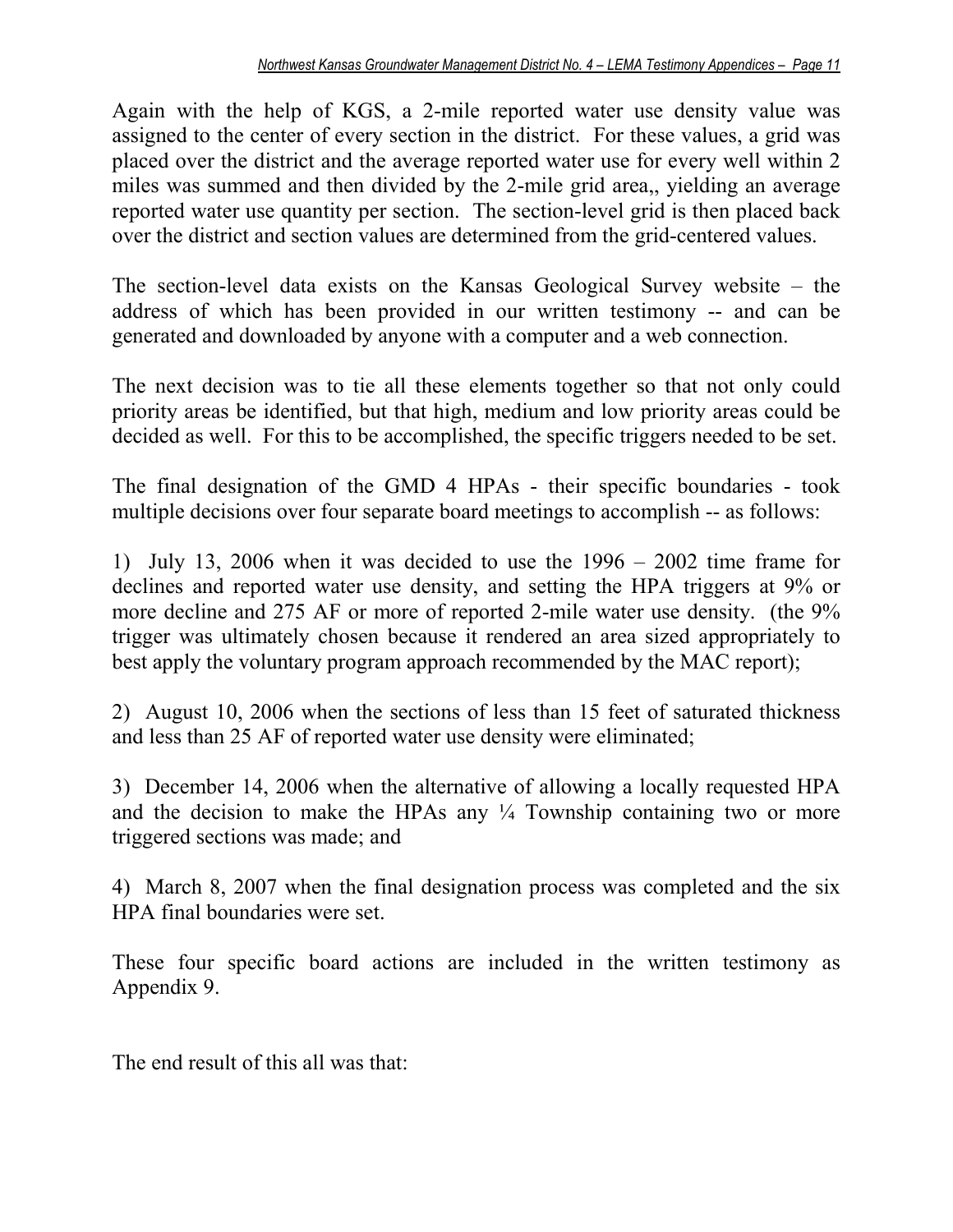any ¼ Township containing two or more sections having had 9% decline or more between the years 1996 through 2002;

OR, having a 2-mile reported annual water use density of 275 acrefeet or more so long as the triggered sections contained therein had at least 15 feet of saturated thickness and more than 25 acrefeet of reported water use density;

OR, any other area which was locally requested and approved for inclusion by the GMD 4 board;

was designated as a high priority area.

There is a map of the areas meeting these criteria included in the written testimony.







*Map 1: Final boundaries of the GMD 4 High Priority Areas – March 8, 2007*